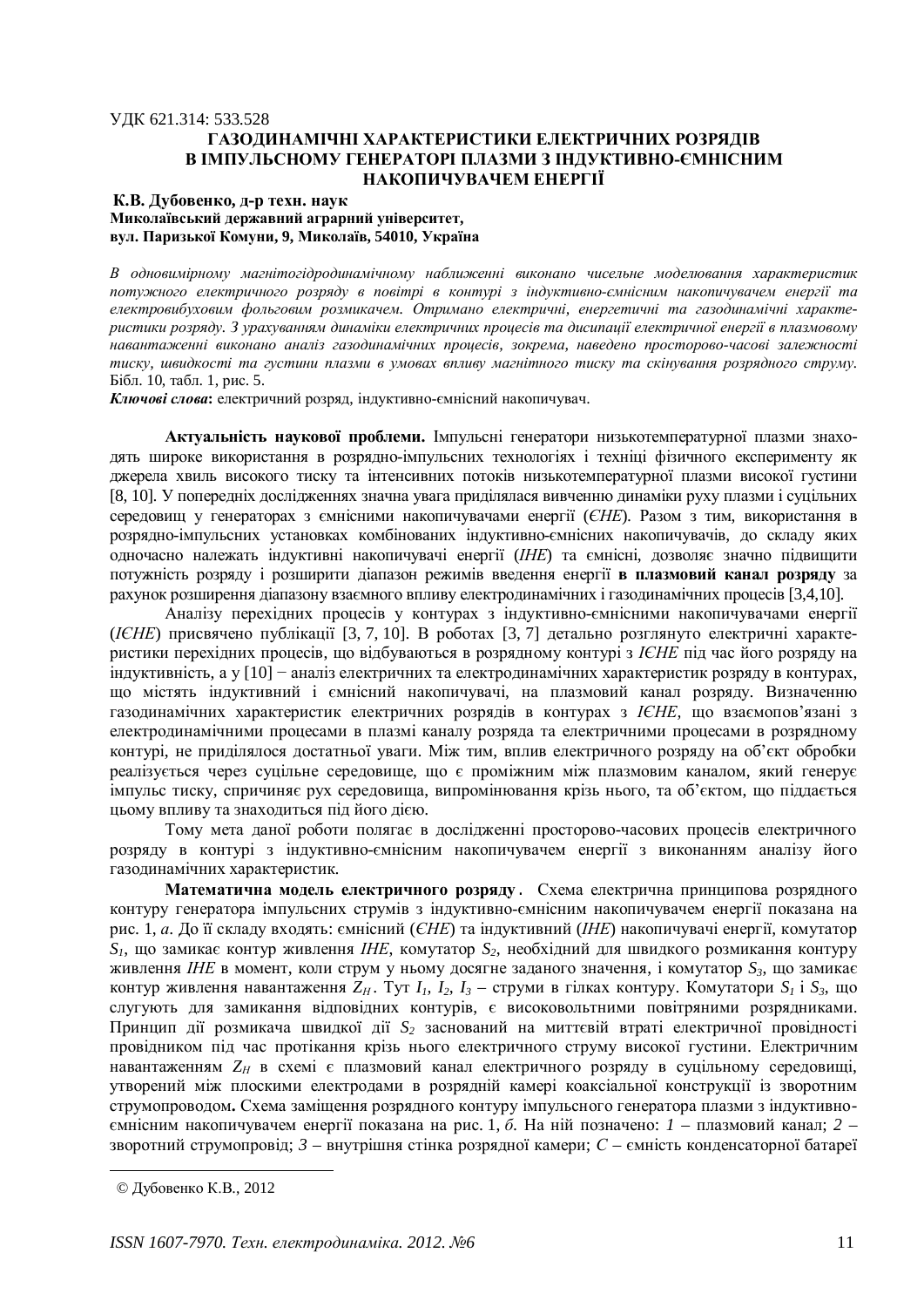

 *– сумарні опір і індуктивність комутатора-замикача*  $S<sub>1</sub>$ *, конденсаторної батареї та шин* контуру заряджання *IHE*;  $R_1$ ,  $L_1$  *i*,  $R_2$ ,  $L_2$  – активний опір та індуктивність *IHE* та електровибухового розмикача  $S_2$  відповідно;  $R_{b2}$ ,  $L_{b2}$  – опір та індуктивність шин і комутатора-замикача  $S_3$  гілки навантаження.

Перед початком перехідного процесу електричного розряду конденсаторна батарея *С*  $\epsilon$ мнісного накопичувача енергії заряджена до початкової напруги  $U_0$ , комутатори  $S_i$  і  $S_i$ знаходяться в розімкненому стані, а комутатор  $S_2$  – в замкненому. Перехідний процес починається після замикання високовольтним комутатором  $S_I$  кола живлення *індуктивного накопичувача енергії*. В результаті розряду *ЄНЕ* на індуктивний накопичувач через комутатори  $S_i$  і  $S_2$  в *IHE* протікає струм, що зростає,  $\dot{i}$ накопичується енергія, пропорційна другій степені величини цього струму. В момент, коли струм  $I_i$ досягає заданого значення, відбувається швидке розмикання контуру живлення IHE розмикачем S<sub>2</sub>. Зростання напруги на індуктивності L<sub>2</sub> розмикача S<sub>2</sub> викликає електричний пробій високовольтного розрядника S<sub>3</sub> в паралельній гілці навантаження і утворення плазмового каналу в міжелектродному проміжку розрядної камери. В результаті енергія послідовно з'єднаних ємнісного та індуктивного накопичувачів енергії виділяється в плазмі каналу розряду.

Розглядався випадок ініціювання розряду з плазмовим каналом циліндричної форми тонким провідником у міжелектродному проміжку імпульсного генератора з індуктивно-ємнісним накопичувачем енергії (рис. 1, *6*). Як швидкодіючий розмикач  $S_2$  застосовувався комутатор, активним елементом якого слугувала алюмінієва фольга, що електрично вибухає за характерний час  $10^{-6}$  с внаслідок швидкого виділення в ній джоулева тепла. Фольга в корпусі розмикача розташована в середовищі дрібнодисперсного кварцу для забезпечення надійних умов дугогасіння [3]. Таким чином, згідно з принципом дії даної схеми в результаті комутації контуру живлення IHE електровибуховим комутатором  $S_2$ до плазмового навантаження виявляються одночасно підімкненими як індуктивний, так і ємнісний накопичувачі енергії. Але розряд двох накопичувачів характеризується різними постійними часу. Постійна часу перехідного процесу розряду IHE має значення  $\tau_L = L_1 / R_k(t)$ , де  $R_k(t)$  – опір плазми каналу розряду. Швидкість виведення енергії в навантаження з ЄНЕ визначається постійною розряду  $\tau_c = C R_k(t)$ . В початкові моменти ( $t = 0$  ... 10<sup>-6</sup> с) після комутації струму канал розряду має великий опір (10<sup>2</sup> ... 10<sup>3</sup> Ом), його поперечний переріз є малим (діаметр іонізованої області в момент пробою міжелектродного проміжку відповідає діаметру стримера), а температура й питома електропровідність плазми далекі від максимальних значень, що досягаються в результаті дисипації eнергiї в плазмі. Цьому випадку відповідає співвідношення  $\tau_L \ll \tau_C$ .

У процесі введення енергії в канал розряду його опір в результаті швидкого розширення плазми та її нагріву зменшується на 3...4 порядки. При цьому співвідношення постійних часу розряду 3мінюється на протилежне, так що τ<sub>ι</sub> >> τ<sub>с</sub>. Таким чином, перемикання струму у навантаження в розрядному контурі з ICHE відбувається в дві стадії. На першій (швидкій) стадії переважає введення енергії в плазму з індуктивного накопичувача енергії, а на другій – з ємнісного.

Оскільки математичну модель аналізу просторово-часових характеристик розряду опубліковано раніше [4, 10], в даній роботі для виконання аналізу електричних і газодинамічних перехідних процесів в міжелектродному проміжку розрядного контуру з ICHE наведено її основні рівняння, які в наближенні одновимірної магнітної гідродинаміки в лагранжевих масових змінних мають вигляд

$$
i = \rho \partial (rH) / \partial s,
$$
  $\mu_0 \frac{\partial}{\partial t} \left( \frac{H}{\rho r} \right) = \frac{\partial E}{\partial s},$  (1)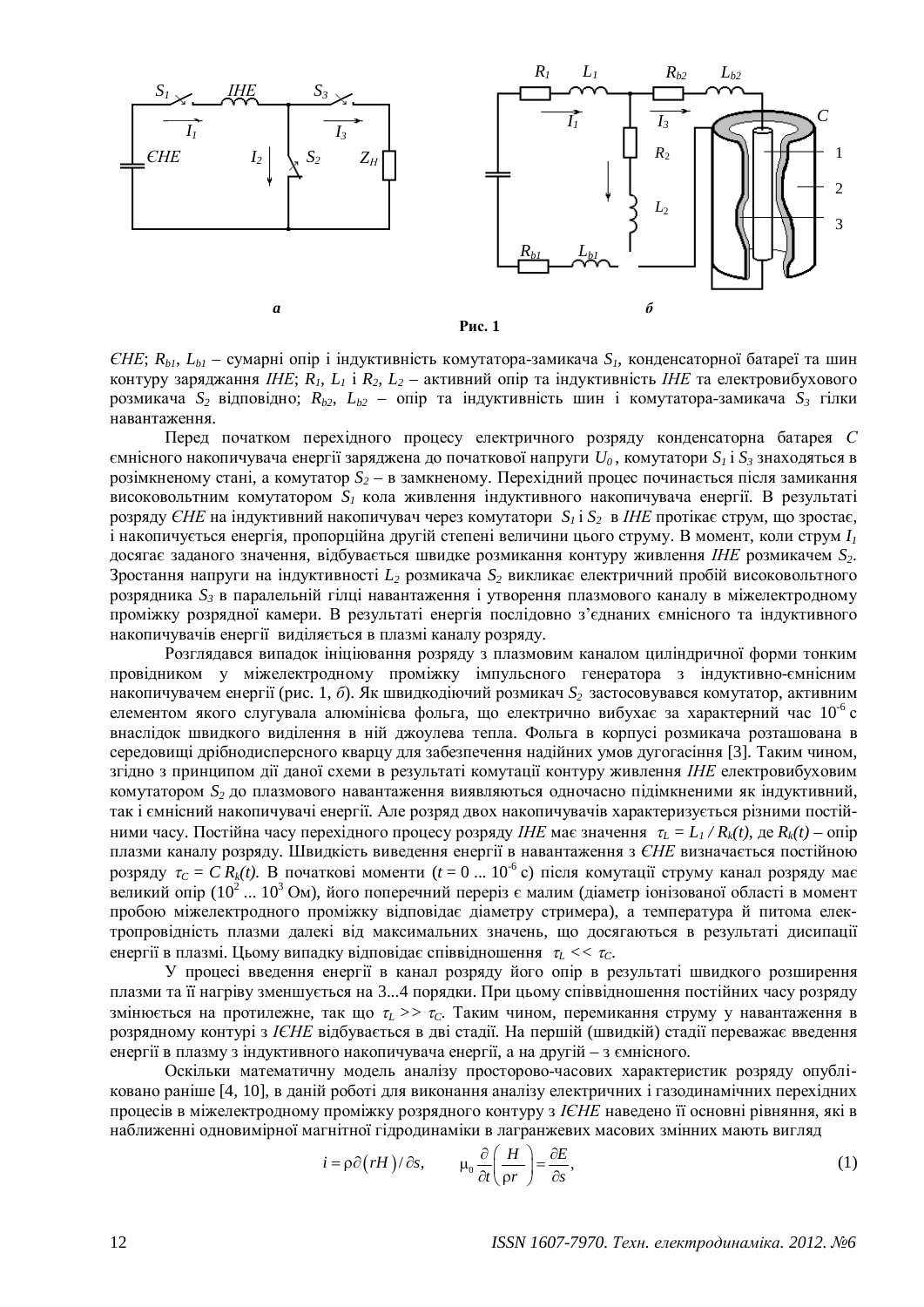$$
j = \sigma E, \qquad f = \mu_0 i H / \rho, \qquad q = \sigma E^2, \qquad (2)
$$

$$
\frac{\partial}{\partial t} \left( \frac{1}{\rho} \right) = \frac{\partial}{\partial s} (rv), \qquad \frac{\partial v}{\partial t} = -r \frac{\partial p}{\partial s} + f , \qquad v = \partial r / \partial t , \qquad (3)
$$

$$
\frac{\partial \varepsilon}{\partial t} = -p \frac{\partial (rv)}{\partial s} + q - \frac{\partial W}{\partial s} - Q_v, \qquad W = -\chi \rho r \frac{\partial T}{\partial s}, \tag{4}
$$

$$
\chi_R = \frac{16}{3} \sigma_B T^3 l_R, \qquad l_R = 6,8 \cdot 10^{-10} \left(\frac{T}{10^4}\right)^{1.33} \left(10^3 \rho\right)^{-7/4},\tag{5}
$$

$$
p = p(\rho, T), \qquad \epsilon = \epsilon(\rho, T), \qquad \chi = \chi(\rho, T), \qquad \sigma = \sigma(\rho, T),
$$
 (6)

$$
R_2 = R_2(j_{2m}, Q_2, dQ_2/dt), \qquad j_{2m} = I_{2m}/S_0, \qquad (7)
$$

$$
Q_2 = \int I_2 \left(t\right)^2 \cdot R_2 dt \,,\tag{8}
$$

де *r* – просторова координата; *t* – час; *s* –лагранжева масова координата (*ds* = prdr);  $\mu_0$  – магнітна стала;  $\sigma$  – питома електропровідність; *f, q* – густина електромагнітної сили та електрична потужність у перерахунку на одиницю маси плазми; *W* – сумарний тепловий потік;  $Q_V$  – об'ємні втрати енергії випромінюванням;  $\chi$  – питома теплопровідність, що визначається сумою значень питомих електронної χ<sub>*Ε*</sub>, молекулярної χ<sub>Μ</sub> та променистої χ<sub>R</sub> теплопровідностей; σ<sub>B</sub> – постійна Стефана-Больцмана;  $l_R$  – середня відстань вільного пробігу випромінювання за Росселандом;  $I_{2m}$ ,  $j_{2m}$  – амплітудні значення струму і густини струму електровибухового розмикача; S<sub>0</sub> – початкова площа поперечного перерізу фольги комутатора;  $Q_2$  – енергія, що виділилася в комутаторі під час процесу електровибухового розімкнення контуру живлення *ІНЕ*.

Електродинамічні процеси в розрядній камері визначаються рівняннями електромагнітного поля  $(1) - (2)$ . Рух середовища кількісно характеризується законами збереження маси і кількості руху (3). Закон збереження енергії (4) є рівнянням балансу енергії за видами: механічної, електромагнітної, теплової, енергії випромінювання. Висока оптична густина плазми свідчить про наближення променистої теплопровідності [6]. Наприкінці активної стадії розряду, коли густина плазми внаслідок п розширення суттєво зменшується, вона починає випромінювати з усього об'єму. В цьому випадку необхідно враховувати величину  $O_V$  в (4). Залежності (6) характеризують термодинамічні функції і коефіцієнти переносу середовища в міжелектродному проміжку [5].

Зміна опору  $R_2$  алюмінієвої фольги електровибухового комутатора  $S_2$  визначається співвідношеннями (7), отриманими експериментально для широкого діапазону значень виділеної в ньому енергії [3].

Значення розрядного струму в (9) розраховується спільним чисельним розв'язком рівнянь електромагнітного поля з рівняннями зовнішнього електричного контуру [9, 10]. Для замкнутого контуру будь-якої схеми заміщення в умовах циліндричної симетрії розрядної камери є вірним рівняння Максвелла в інтегральній формі [9]

$$
\int_{\mathbb{D}} E dm = -\frac{\mu_0 l}{2\pi} \frac{d}{dt} \left[ I_3(t) \ln \frac{r_r}{r_k(t)} \right],\tag{9}
$$

де  $l$  – довжина міжелектродного проміжку;  $I_3$  – струм плазмового каналу;  $r_I$  – радіус камери;  $r_k$  – радіус каналу.

У [9] отримано чисельне вирішення системи рівнянь (1) – (9) ітераційним методом роздільних прогонів з використанням повністю консервативної різницевої схеми.

Відповідність математичної моделі процесам електричного розряду. Виконання обтрунтованих чисельних розрахунків викликає необхідність порівняння характеристик розряду, що моделюються, з результатами натурного експерименту. З цією метою використовувалися експериментальні дані роботи [2], отримані в умовах швидкого введення енергії в плазму розряду. Моделювалися просторово-часові перехідні процеси в контурі з конденсаторною батареєю ємністю  $C = 3.10^{-5} \Phi$ , початковою напругою  $U_0 = 5.10^4$  В, паразитною індуктивністю контура розряду  $L_{b2} = 1.3 \cdot 10^{-7}$  Гн. Міжелектродний проміжок, що знаходиться в атмосфері повітря нормального тиску і утворює із зворотним струмопроводом коаксіальну систему, мав довжину  $l = 0,2$ м. Відстань від осі каналу розряду до зворотного струмопроводу становила  $r<sub>\Gamma</sub> = 0,13$ м. Для розряду в контурі з такими параметрами є характерною наявність скін-ефекту і стиснення плазми магнітним полем. Як приклад,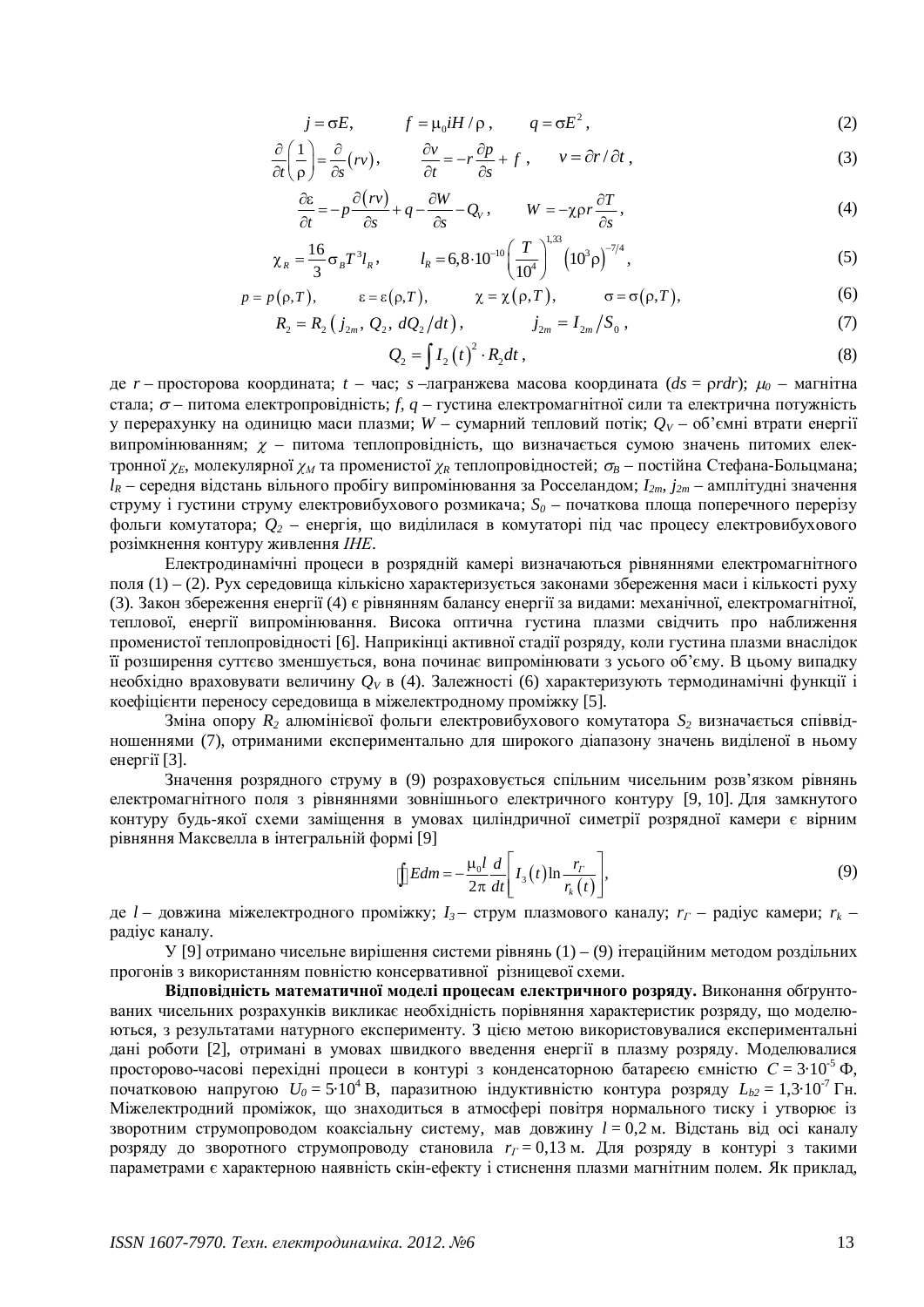на рис. 2 показано порівняння розрахункових (суцільні лінії) та експериментально визначених (пунктир) характеристик плазмового каналу розряду. Очевидно, що в даному випадку мала розбіжність розрахункової кривої струму з осцилографованою (рис. 2,*а*) характеризує точність математичної моделі. Опір плазмового каналу на початковій стадії розряду є на одному рівні з хвильовим опором контуру, а індуктивність міжелектродного проміжку має той же порядок, що й паразитна  $i$ ндуктивність контуру. Їх вплив на струм розряду є істотним. Тому невеликі відмінності в кривих часових залежностей струму розряду свідчать також і про хороше кількісне відтворення нелінійної залежності від часу опору газорозрядної плазми.

На рис. 2, *б* зображено зміну в часі радіуса плазми  $r_k$ , що випромінює, та енергії  $Q$ , введеної в плазму розряду. Під час моделювання за межу плазми, що випромінює світло, радіусом  $r_k$  приймалася координата зі значенням температури  $T = 10^4$  К, вище якої випромінюванням знехтувати не можна.

 $I$ ншим нелінійним елементом в розрядному контурі з ICHE є електровибуховий комутатор S<sub>3</sub>. Співставлення розрахункових залежностей його комутаційних характеристик (струму  $I_2$ , напруги на фользі розмикача  $U_{\phi}$ , виділеної енергії  $Q_2$  від часу) з експериментальними результатами [3] виконано для наступних базових параметрів розрядного контуру, що відповідали параметрам реальної установки [3] зі значеннями ємності *ЄНЕ С* = 15,3·10<sup>-6</sup> Ф, зарядженої до початкової напруги  $U_0 = 8.10^4$  В, сумарної індуктивності *ЄНЕ* і розрядника  $S_I$  в колі живлення *ІНЕ*  $L_{bI} = 5.10^{-8}$  Гн, iндуктивностi розмикача  $S_2 L_2 = 1,3 \cdot 10^{-7}$ Гн, паразитної iндуктивностi шин i розрядника  $S_3$  вiтки Навантаження контуру L<sub>b2</sub> = 9.10<sup>8</sup> Гн, активних опорів кола живлення *IHE* та вітки навантаження  $R_{b1} = 10^{-2}$  Om i  $R_{b2} = 7 \cdot 10^{-3}$  Om відповідно. Заданий час (~ 10<sup>-6</sup> c) бездугового розриву кола в схемі, що моделюється, забезпечувався розмикачем з довжиною алюмінієвої фольги  $d = 0.93$ м, шириною  $b = 0,15$  м і товщиною  $h = 10^{-5}$  м. Індуктивність *ІНЕ* в контурі дорівнювала  $L<sub>I</sub> = 1,5 \cdot 10^{-7}$  Гн. Як і в попередньому випадку моделювання, базовим параметрам розрядного контура відповідала довжина міжелектродного проміжку  $l = 0.2$  м, а відстань від осі розрядної камери до зворотного струмопроводу становила  $r_r = 0.13$  м. В цьому разі у відповідності з умовами експерименту опір міжелектродного проміжка мав значення близьке до нескінченності. Це досягалося штучним заданням значення питомої електропровідності середовища в міжелектродному проміжку (повітря) незмінним на рівні  $\sigma = 10^{-10}$  См·м<sup>-1</sup> протягом усього перехідного процесу.



Результати порівняння розрахункових характеристик електровибухової комутації з експериментальними показано на рис. 2, *в*. Слід зазначити, що у розрядних контурах генераторів імпульсних струмів з IЄНЕ швидкість обриву струму  $I_2$  в гілці з розмикачем  $S_2$  впливає на швидкість перемикання струму  $I_3$  в міжелектродному проміжку. З іншого боку, похідною струму визначається напруга  $U_{\phi}$ , що виникає на комутаторі  $S_2$  в процесі електричного вибуху, а отже, і його електрична міцність. Важливим також для чисельного аналізу перехідних процесів у розрядному контурі є питання про значення енергії  $Q_2$ , яку необхідно витратити на розмикання комутатором контуру живлення індуктивного накопичувача.

Таким чином, результати тестування демонструють достатню точність відтворення розрахунковою моделлю динаміки газорозрядної плазми та комутаційних процесів. Про це ж свідчать теоретичні [10] та експериментальні [1] дослідження потужних електричних розрядів у гелії.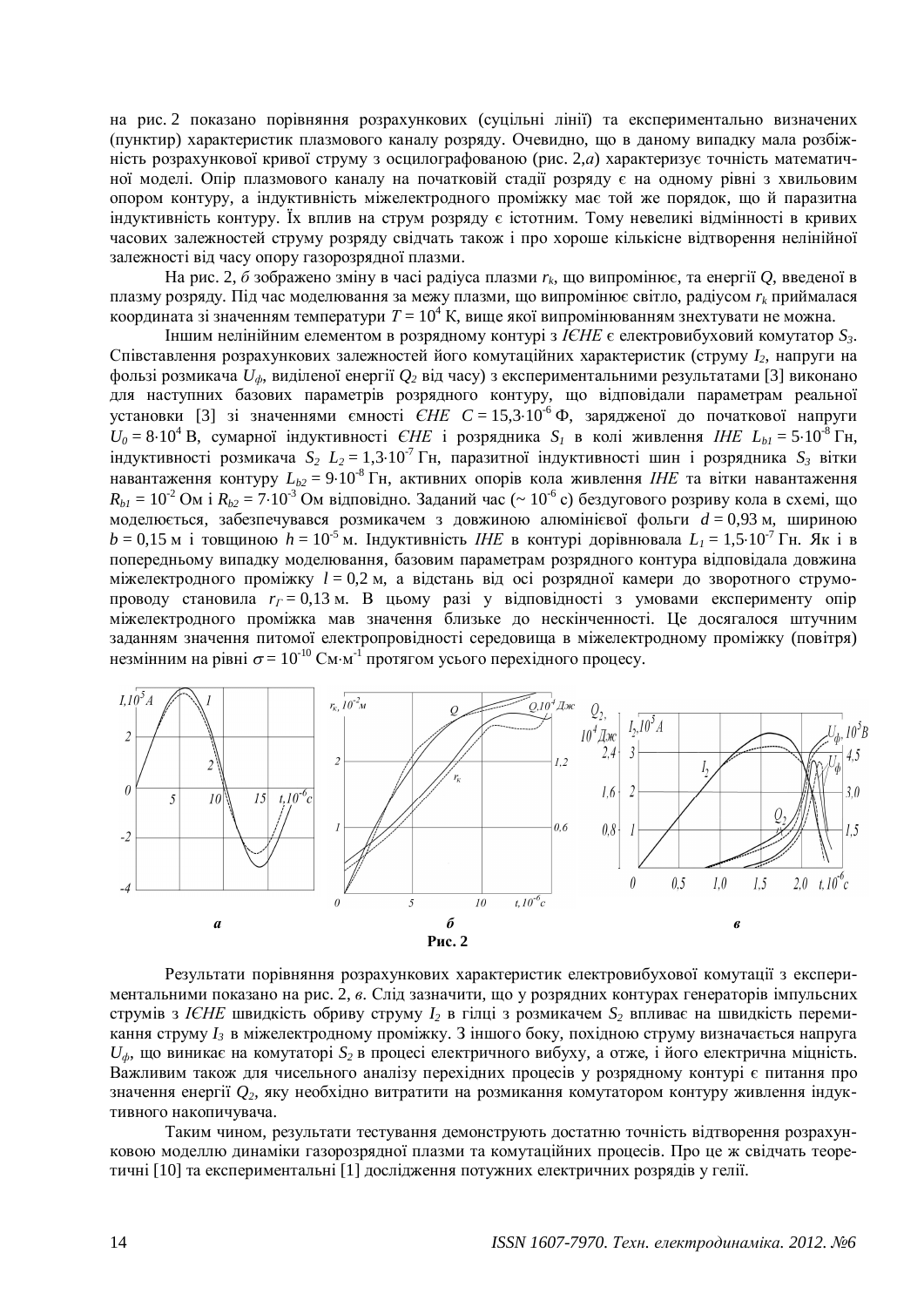Чисельний аналіз газодинамічних характеристик розряду з урахуванням електричних **та енергетичних процесів.** Чисельний аналіз характеристик розряду в генераторі імпульсних струмів з IЄНЕ виконано для базових параметрів розрядного контуру, зазначених вище. Під час моделювання задавалася умова, що напруга пробою високовольтного комутатора S<sub>3</sub> вдвічі перевищує значення зарядної напруги *ЄНЕ*. В цей момент початкова температура плазми в циліндричному каналі розряду між електродами розрядної камери дорівнювала  $T_{0} = 1{,}5{\cdot}10^{4}$ К, а початковий радіус канала мав значення  $r_{k0} = 10^{-3}$  м. Таким чином, канал розряду є нелінійним плазмовим навантаженням зі змінним в процесі розряду активним і індуктивним опором відповідно до геометрії розрядної камери.



Згідно з результатами чисельного розрахунку після пробою розрядника S<sub>3</sub> в гілці навантаження комутаційним перенапруженням на розмикачі  $S_2$  і підключення нелінійного плазмового навантаження в розрядний контур в момент  $t = 3.9 \cdot 10^{-6}$  с зміна струму  $I_3$  в міжелектродному проміжку відбувається в три стадії (рис. 3,*a*). Перша стадія відповідає режиму швидкої комутації, яка триває протягом  $\tau_l = 8 \cdot 10^{-7}$  с від моменту появи струму  $I_3$  в навантаженні до досягнення струмом індуктивного накопичувача *I*<sup>1</sup> мінімуму на рівні  $1,8.10^5$ А. При цьому значення струму в каналі розряду досягає значення  $I_3 = 1.7 \cdot 10^5$  А. Для другої стадії є характерним повільне збільшення струму міжелектродного проміжку до амплітудного значення  $I_3 = 2, 1.10^5$  А в наступний проміжок часу  $\tau_2 = 2.5 \cdot 10^{-6}$ с. Третя стадія характеризується зменшенням струму до нуля в момент  $t = 1,3.10^5$  с (рис. 3, *а*) *i* подальшим переходом часової залежності  $I_3(t)$  в режим коливань із загасанням, пов'язаних з обміном енергії між індуктивним і ємнісним накопичувачами через нелінійне резистивне навантаження в RLC-контурі, що утворився після комутації.

Просторово-часовий розподіл питомої об'ємної електричної потужності в перерахунку на одиницю маси плазми *q* показано на рис. 3, б. Незважаючи на те, що струм в міжелектродному проміжку збільшується до максимуму протягом 3,3 $\cdot 10^{-6}$ с від початку

перемикання, густина струму в каналі зростає тільки піл час першої сталії розрялу. На лругій сталії збільшення поперечного перерізу каналу розряду, що розширюється під дією високого тиску плазми, превалює над зміною струму в ньому, і тому значення густини струму і питомої об'ємної потужності з часом зменшуються. Зменшення струму в каналі, який продовжує розширюватися, на третій стадії розряду також призводить до швидкого зниження значення *q*. Причому, збільшення значень *q* від осі симетрії (r = 0) уздовж радіусу канала (рис. 3, 6) на початковій стадії розряду пов'язано із скінуванням струму.

Для розуміння взаємного зв'язку електричних і газодинамічних процесів розряду в контурі з індуктивно-ємнісним накопичувачем енергії важливим є також аналіз його енергетичних показників. наведених в таблиці. В даному випадку на момент початку розмикання електричного кола живлення *IHE* в нього з ємнісного накопичувача введена енергія 9,3·10<sup>3</sup> Дж. Одночасно на активному опорі розмикача S<sub>2</sub> до початку електровибухової комутації виділилося 1,12·10<sup>4</sup> Дж, а в конденсаторній батареї залишилася енергія 9,8·10<sup>3</sup> Дж. За час розмикання електричного кола живлення IHE кількість виведеної енергії з ємнісного накопичувача в контур досягає значення 4·10<sup>3</sup> Дж. Одночасно енергія, що вкладається за той же період у зовнішній контур з IHE становить 5,2·10<sup>3</sup>Дж. Введення енергії в канал розряду на цій стадії процесу відбувається переважно з індуктивного накопичувача енергії і дорівнює 2,4·10<sup>3</sup> Дж. За рахунок цього температура і тиск плазми каналу досягають максимальних значень 4,1·10<sup>4</sup>К і 5,6·10<sup>7</sup> Па відповідно. Сумарна енергія, виділена в плазмовому каналі за весь час розряду, досягає 28% від накопиченої.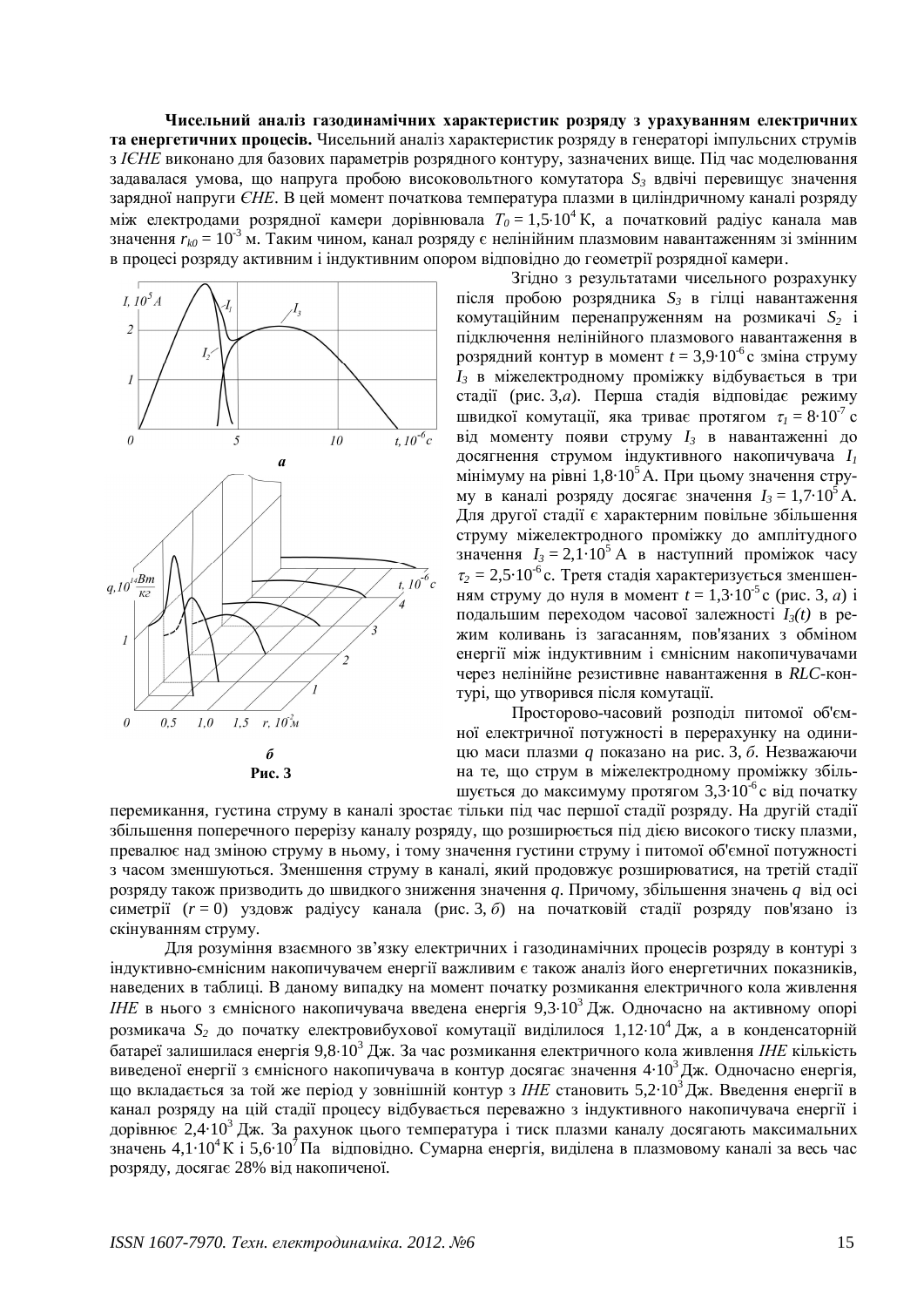|          | Запасена або дисипована енергія (10 <sup>3</sup> Дж) |            |               |
|----------|------------------------------------------------------|------------|---------------|
| Елемент  | в елементах схеми заміщення в характерні             |            |               |
| схеми    | моменти часу:                                        |            |               |
| зам1-    | початку                                              | закінчення | переходу      |
| щення    | комутації                                            | комутації  | кривої струму |
|          |                                                      |            | через нуль    |
| $\Gamma$ | 9.8                                                  | 5,8        | 7.5           |
| $L_1$    | 9.3                                                  | 4,1        | 0.0           |
| $L_2$    | 6,7                                                  | 0.0        | 0.0           |
| $R_2$    | 11,2                                                 | 23,2       | 23,2          |
| $R_{h2}$ | 0.0                                                  | 2,4        | 6,3           |

3 точки зору практичного застосування важливо зазначити, що, незважаючи на значні втрати енергії в електровибуховому комутаторі, схема розрядного контуру з індуктивно-ємнісним накопичувачем забезпечує такий режим введення енергії в плазмовий канал, для якого амплітуда тиску плазми перевищує максимальне значення тиску в режимі безпосереднього підімкнення конденсаторної батареї до міжелектродного проміжку. Це є результатом того, що в контурі з ICHE значення струму і питомої об'ємної потужності, близькі до амплітудних, досягаються в початковій

стадії розряду, коли канал ще достатньо не розширений, густина плазми відносно велика, а швидке введення енергії і, отже, більш висока потужність розряду забезпечують достатній розігрів плазми.

Газодинамічні процеси в міжелектродному проміжку, що відбуваються під дією електричного розряду в контурі з індуктивно-ємнісним накопичувачем, доцільно проаналізувати з урахуванням eлектричних та енергетичних характеристик розряду.

На рис. 4 та рис. 5 зображено просторово-часовий розполіл тиску, швилкості і густини середовища (повітря) в міжелектродному проміжку. Нумерації кривих відповідають такі моменти  $\text{uacy: } I - t = 5 \cdot 10^{-6} \text{ c}; 2 - t = 6 \cdot 10^{-6} \text{ c}; 3 - t = 10^{-5} \text{ c}; 4 - t = 1,4 \cdot 10^{-5} \text{ c}.$ 

У момент часу  $t = 5.10^{-6}$  с після початку перехідного процесу закінчується розмикання контуру живлення IHE, і струм з гілки з розмикачем  $S_2$  повністю перемикається у навантаження (рис. 3,*а*). В цей момент тиск на осі плазмового каналу досягає значення 3,6·10<sup>7</sup> Па, а за межею каналу формується ударна хвиля у вигляді стрибка тиску (крива *1* на рис. 4,*а*). Амплітуда тиску на фронті ударної хвилі в цей момент становить 1,2·10<sup>7</sup> Па. Під дією високого тиску плазми циліндричний канал швидко розширюється. Незважаючи на збільшення струму  $I_3$  в міжелектродному проміжку до моменту  $t = 7.2 \cdot 10^{-6}$  с (рис. 3,*a*), питома об'ємна електрична потужність у перерахунку на одиницю маси плазми каналу зменшується (рис. 3,*6*).







Тому зменшується і тиск плазми в каналі розряду. Однак до того часу, поки тиск в каналі набагато перевищує тиск на фронті ударної хвилі, значення тиску на фронті зростає і до моменту  $t = 6.10^{-6}$  с досягає 1,5·10<sup>7</sup> Па (крива 2 на рис. 4,*a*). У подальшому в міру поступового зниження тиску в каналі і розповсюдження ударної хвилі амплітуда на її фронті зменшується (криві 3, 4 на рис. 4,*а*).

На рис. 4, б показано результати чисельного розрахунку просторового розподілу швидкості середовища в об'ємі міжелектродного проміжку в різні моменти електричного розряду. Швидкість середовища зазнає раптової зміни на фронті ударної хвилі (крива 1 на рис. 4, *6*) і досягає максимального значення  $v = 3,2 \cdot 10^3$  м·c<sup>-1</sup> в момент  $t = 6 \cdot 10^{-6}$  с (крива 2 на рис. 4,*6*), а потім поступово зменшується до значення *v* = 3,0·10<sup>3</sup> м·с<sup>−1</sup> в момент *t* = 1,4·10<sup>-5</sup> с (криві *3*, 4 на рис. 4,*6*).

Велика різниця значень швидкості руху середовища на фронті ударної хвилі і в каналі розряду обумовлює швидке зниження густини газу за фронтом (рис. 5). Стрибок густини повітря в міжелектродному проміжку на фронті ударної хвилі за відсутності іонізації газу не може перевищити  $B k = (\gamma +1)/(\gamma -1)$  раз густини незбуреного середовища, що знаходиться перед фронтом. Тут  $\gamma = 1,667$ – показник ударної адіабати для повітря. Тому значенню нормальної густини повітря при атмо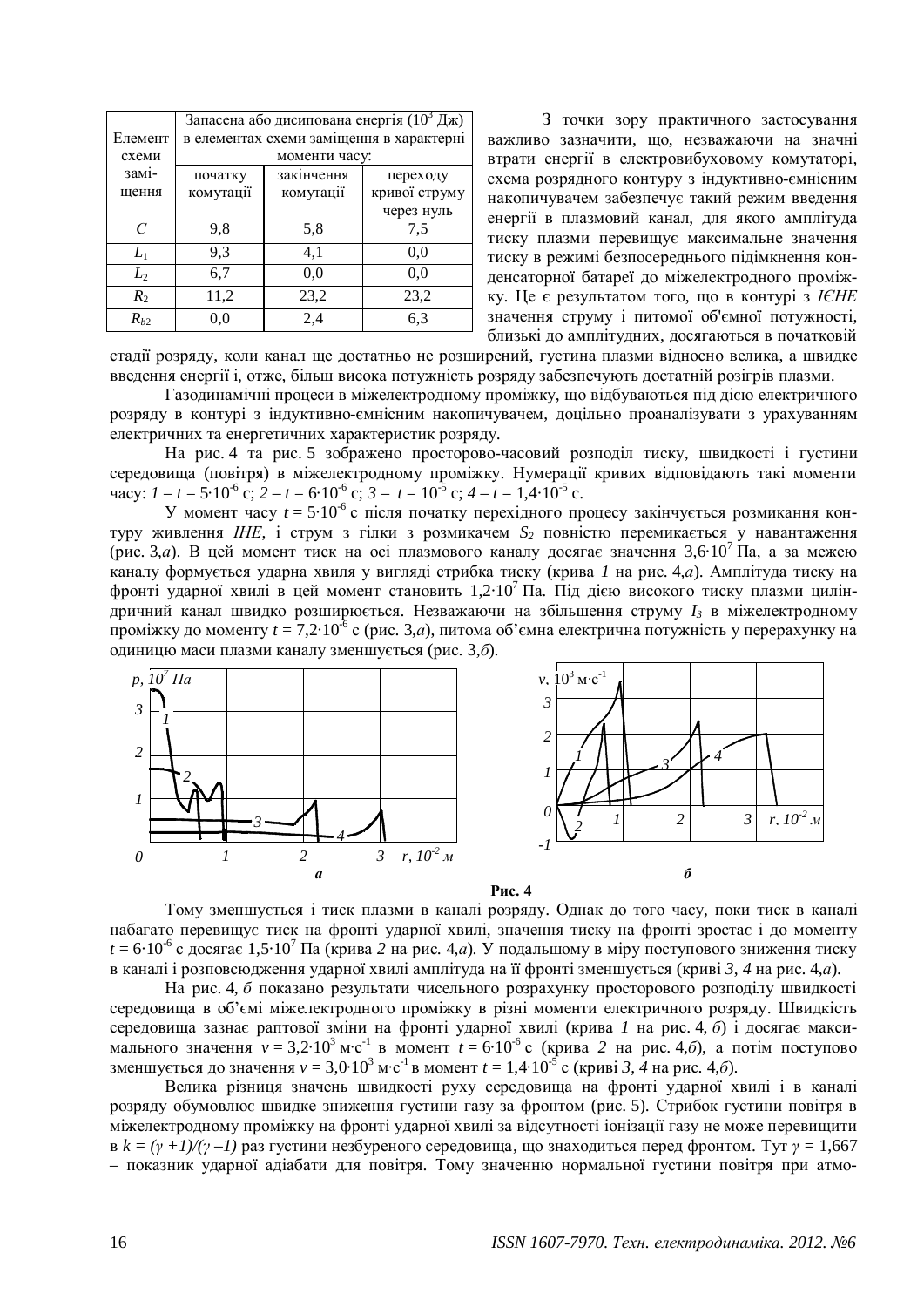сферному тиску ( $\rho = 1.23 \text{ кг·м}^3$ ) буде відповідати чотириразове збільшення густини на фронті ударної хвилі (рис. 5). На цьому рисунку максимальні значення густини не наведено.

Як зазначалося раніше, особливістю розрядів сильного струму є вплив магнітного тиску і скінування струму на динаміку газорозрядної плазми. Певне стиснення плазмового каналу магнітним полем відбувається в моменти, близькі до максимального значення струму. Для заданих параметрів контуру газокінетичний тиск перевищує тиск магнітного поля. Тому магнітний тиск здатний лише уповільнити розширення і зниження густини середовища в плазмовій області. Це добре видно на кривих графіків швидкості (крива *1* на рис. 4, *б*) і густини середовища (крива *1* на рис. 5). На графіку просторового



розподілу швидкості середовища в момент часу  $t = 6.10^{-6}$  с показано, що швидкість в плазмовій області, де тече струм, має негативні значення, відповідні руху в напрямку до осі з нульовою радіальної координатою. Тобто такий рух середовища всередині каналу відповідає його стисненню. Одночасно в області за межами каналу розряду розподіл швидкості середовища харак-теризується позитивними значеннями, що обумовлює рух середовища в напрямку від каналу в зоні між каналом і фронтом ударної хвилі. Таким чином, в цей момент спостерігається деяке розшарування середовища (крива *1* на рис. 5), коли крива просторового розподілу густини має два максимуми. Перший максимум, що знаходиться в зоні газорозрядної плазми, обумовлений стисненням середовища магнітним полем. Другий максимум виникає в результаті руху середовища в напрямку фронту ударної хвилі, перед яким середовище є нерухомим. В наступні моменти часу, коли магнітний тиск стає настільки малим, що ним можна знехтувати, розподіл похідної густини середовища поблизу осі симетрії каналу ( $r = 0$ ) під дією газокінетичного тиску стає незмінним за знаком, а густина зростає в напрямі руху ударної хвилі до її фронту (криві 2 – 4 на рис. 5). Проте упродовж виділення електричної енергії в каналі розряду густина середовища в міжелектродному проміжку за фронтом ударної хвилі зменшується.

Висновок. В результаті чисельного моделювання з урахуванням електричних і енергетичних процесів, що супроводжують імпульсне перетворення енергії в міжелектродних проміжках імпульсних генераторів плазми з індуктивно-ємнісними накопичувачами енергії, виконано аналіз газодинамічних процесів електричного розряду сильного струму, що на практиці необхідно для визначення впливу робочого середовища на об'єкт обробки. Отримані результати призначені для використання в процесі проектування розрядно-імпульсного технологічного устаткування, заснованого на створенні потужних електричних розрядів в суцільних середовищах. Крім того, динамічні характеристики плазми дозволяють оцінити вплив її густини на питому електропровідність, а також на електродинамічні характеристики розряду – густину електромагнітної сили і електричну потужність в перерахүнкү на одиницю маси плазми.

1. Андреев Д.А., Богомаз А.А., Рутберг Ф.Г., Шакиров А.М. Сильноточный разряд типа Z-пинч в плотных средах // Журнал технической физики. – 1992. – Т. 62. – № 6. – С. 74 – 92.

2. *Басов Н.Г., Борович Б.П., Стойлов В.С.* Сильноточный разряд в газах І. Экспериментальное исследование световых и энергетических характеристик мощного разряда в воздухе // Журнал технической физики. – 1970. – Т. 40. –  $\mathbb{N}^2$  3. – С. 516 – 522.

3. *Бурцев В.А., Калинин Н.В., Лучинский А.В.* Электрический взрыв проводников и его применение в электрофизических установках. – Москва: Энергоатомиздат, 1990. – 432 с.

4. Дубовенко К.В. Влияние параметров электровзрывного размыкателя на характеристики электрического разряда в контуре с индуктивным накопителем энергии // Вестник Национального технического vниверситета «Харьковский политехнический институт». – 2009. – Вып. 41. – С. 54 – 61.

5. Замышляев Б.В., Ступицкий Е.Л., Гузь А.Г. Состав и термодинамические функции плазмы. – Москва: Энергоатомиздат, 1984. – 144 с.

6. Зельдович Я.Б., Райзер Ю.П. Физика ударных волн и высокотемпературных гидродинамических явлений. – Москва: Наука, 1966. – 686 с.

**7**. *Kratz R., Wyder P*. Principles of Pulsed Magnet Design. – Berlin: Springer-Verlag, 2002. – 187 p.